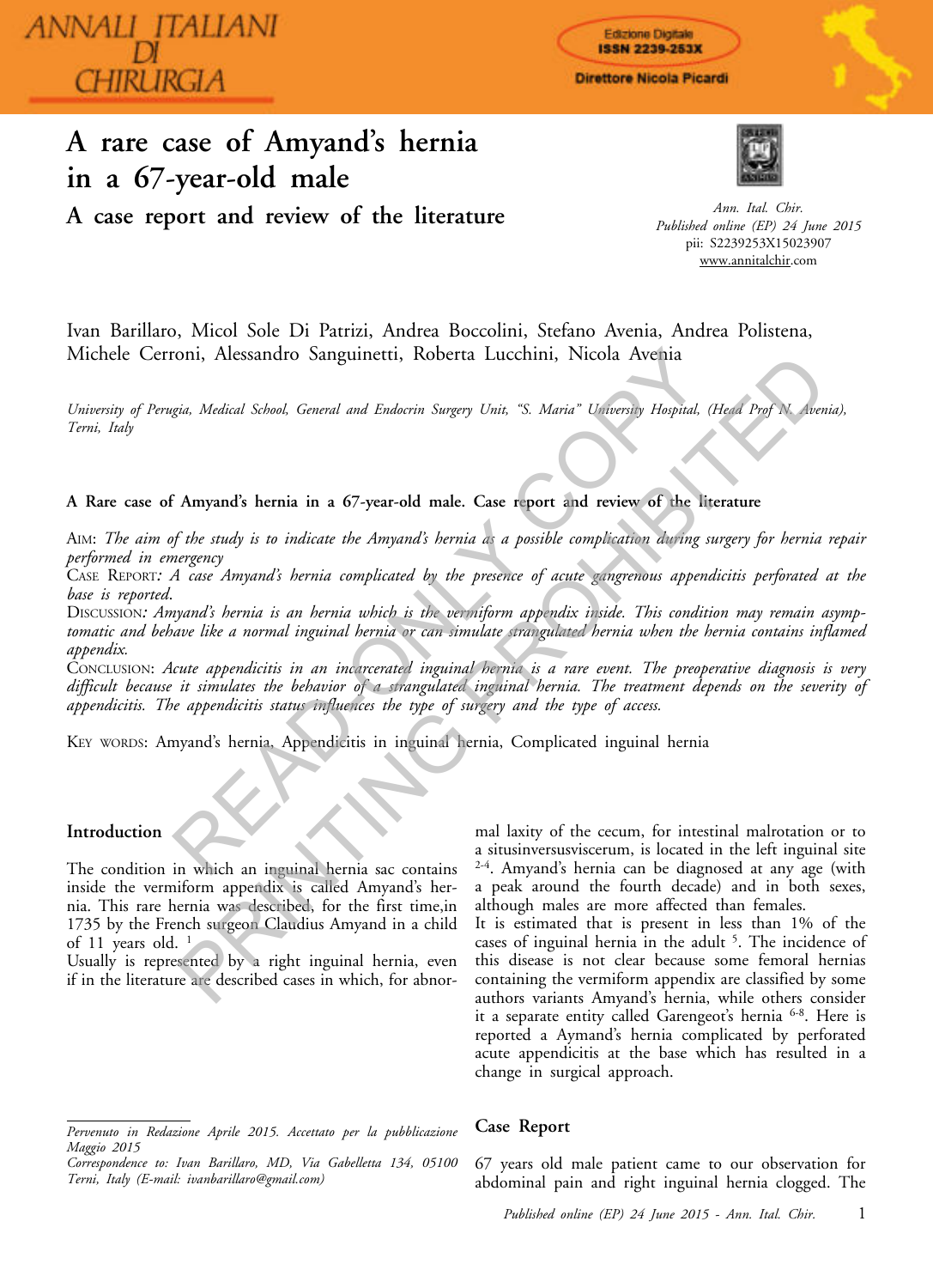patient reported a history of suprarenal abdominal aortic aneurysm and thrombosis of the superior mesenteric artery.

He reported the appearance of a mass in the right inguinoscrotal region for around six month without pain. One days previously he had begun to experience epigastric pain with nausea and vomiting.

A physical examination revealed a heart rate of 90bpm, a respiratory rate of 21 ipm, PA=140x90 mmHg and an inguinoscrotal hernia on the right side with slight irritation of the peritoneum. The blood tests showed leukocytosis 15490/mm<sup>3</sup> (normal range 4500-10800 mm<sup>3</sup>), body temperature was 37.8°C .

The patient underwent ultrasound examination which showed abundant intestinal bloating without presence of free fluid in peritoneal cavity. The X-ray examination abdomen showed air-fluid levels without presence of free air below the diaphragm. The patient was immediately underwent surgery for inguinal hernia repair with inguinal right access. Opening has detected an acute gangrenous appendicitis perforated at the base (Fig. 1).

For this reason it was necessary change surgical approach in right pararectal incision and the execution of an appendectomy with resection of the cecum and packaging of ileum ascending side anastomoses. It has therefore to right inguinal hernia repair with Postempski technique for the septic state of the patient. The hospital stay was smooth, the patient was discharged on postoperative 6 day.



Fig. 1: Acute appendicitis in Amyand's Hernia.

### **Discussion**

Amyand's hernia is a very rare condition. According to some case studies about 1% of all inguinal hernias in adults contains a normal appendix and only in 0.1% of cases the appendix is complicated (inflammation or perforation)  $\frac{5}{5}$ .

The pathogenesis of complications is not clear. According to some authors inflammation lead to edema and formation of adhesions resulting in incarceration of the appendix, ischaemia and bacterial growth; according to others, the contraction of the muscles of the abdominal wall would cause a sudden increase in intra-abdominal pressure with incarceration of the appendix and subsequent inflammation and bacterial proliferation <sup>9-12</sup>.

The clinical picture varies depending on the extent of the inflammation of the appendix and the presence or absence of peritoneal inflammation. It is usually comparable to that of an inguinal hernia incarcerated or strangulated (painful swelling in the groin and cannot be reduced, which may be associated with fever and leukocytosis). The appendiceal inflammation may be confined in the sac or extend to the peritoneal cavity in cases of perforation of appendix same. Rarely there may be an extension of the inflammatory process to the skin and overlying soft tissue, thus constituting a framework of necrotizing fasciitis, burdened with a high mortality rate 13,14. Amyand's hernia enter into the differential diagnosis of inguinal hernia complicated, the omentocele complicated, Richter's hernia, testicular torsion, acute bleeding testicular cancer, acute hydrocele, acute epididymitis, the lymphadenitis groin. The surgical treatment varies depending on the situation: in the cases of normal appendix in children and young adults in fact, it is recommended the use of hernioplasty with prosthesis associated with appendicetomy. Faced with an inflamed appendix or perforated appendectomylaparotmy access and not prosthetics plastic is the best treatment for this type of pathology. The mortality rate varies in different series from 14% to 30% and is closely linked to the spread of inflammation in the peritoneal cavity 15,16 . The was 37.8°C . wall would cause a sudden increasion of the interaction of the interaction of the infinite orientional cavity. The X-ray examination which increasing the distribution of degree the infinite oriention of th re was 3/18°C.<br>
The value of the spendix and the metallited in the interaction of the appendix and it interaction of the appendix and iteration spendix and iterational cavity. The X-ray examination of the dinical picture

### **Conclusion**

Acute appendicitis in an incarcerated inguinal hernia is a rare event. The preoperative diagnosis is very difficult because it simulates the behavior of a strangulated inguinal hernia.

The diagnosis Amyand's hernia is radiological (CT) or more often intraoperative, because routinely TC not be performed in the presence of a clinical picture suggestive for inguinal hernia complicated.

The treatment depends on the severity of appendicitis. The presence of acute appendicitis, is always followed by appendectomy and not prosthetic plastic inguinal hernia repair for inguinal or midline access.